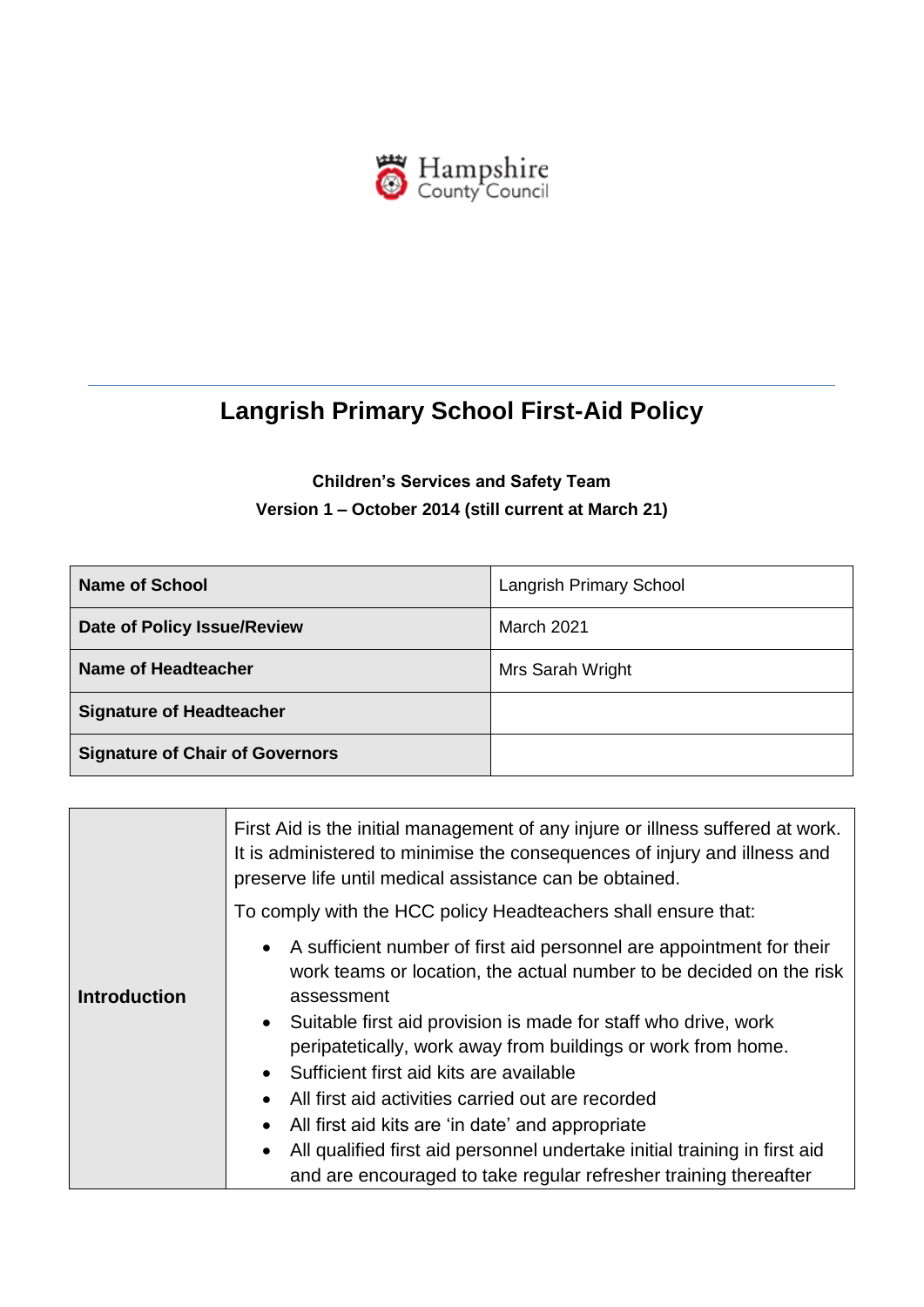| • A list of all first aid personnel and their locations is prominently<br>displayed                                                                                                                                                                                                   |
|---------------------------------------------------------------------------------------------------------------------------------------------------------------------------------------------------------------------------------------------------------------------------------------|
| To comply with the HCC policy first aid personnel shall:                                                                                                                                                                                                                              |
| Maintain the first aid kits and equipment in their charge, including<br>$\bullet$<br>replacing any out of date items<br>• Administer first aid as they were trained and within their<br>competency<br>Make responding to first aid requests at work their first priority<br>$\bullet$ |
| Take a first aid kit with them when evacuating during a fir or other<br>emergency, as long as it is safe to do so                                                                                                                                                                     |
| First aid does not cover the administration of medication – please see<br>school specific policies, procedures and protocols for medicines in<br>schools.                                                                                                                             |

# **Policy Statement**

Langrish Primary School will undertake to ensure compliance with the relevant legislation with regard to the provision of first aid for all employees and to ensure best practice by extending the arrangements as far as is reasonably practicable to children and others who may also be affected by our activities.

Responsibility for first aid at Langrish Primary School is held by the headteacher; Mrs Sarah Wright who is the responsible manager.

All first aid provision is arranged and managed in accordance with the Corporate First Aid Policy.

All staff have a statutory obligation to follow and co-operate with the requirements of this policy.

## **Aims & Objectives**

Our first aid policy requirements will be achieved by:

- Carrying out a First Aid Needs Assessment to determine the first aid provision requirements for our premises
	- o It is our policy to ensure that the First Aid Needs Assessment will be reviewed periodically or following any significant changes that may affect first aid provision
	- o The Children's Services First Aid Needs Assessment Form (Appendix 4) will be used to produce the First Aid Needs Assessment for our site
- Ensuring that there are a sufficient number of trained first aid staff on duty and available for the numbers and risks on the premises in accordance with the First Aid Needs Assessment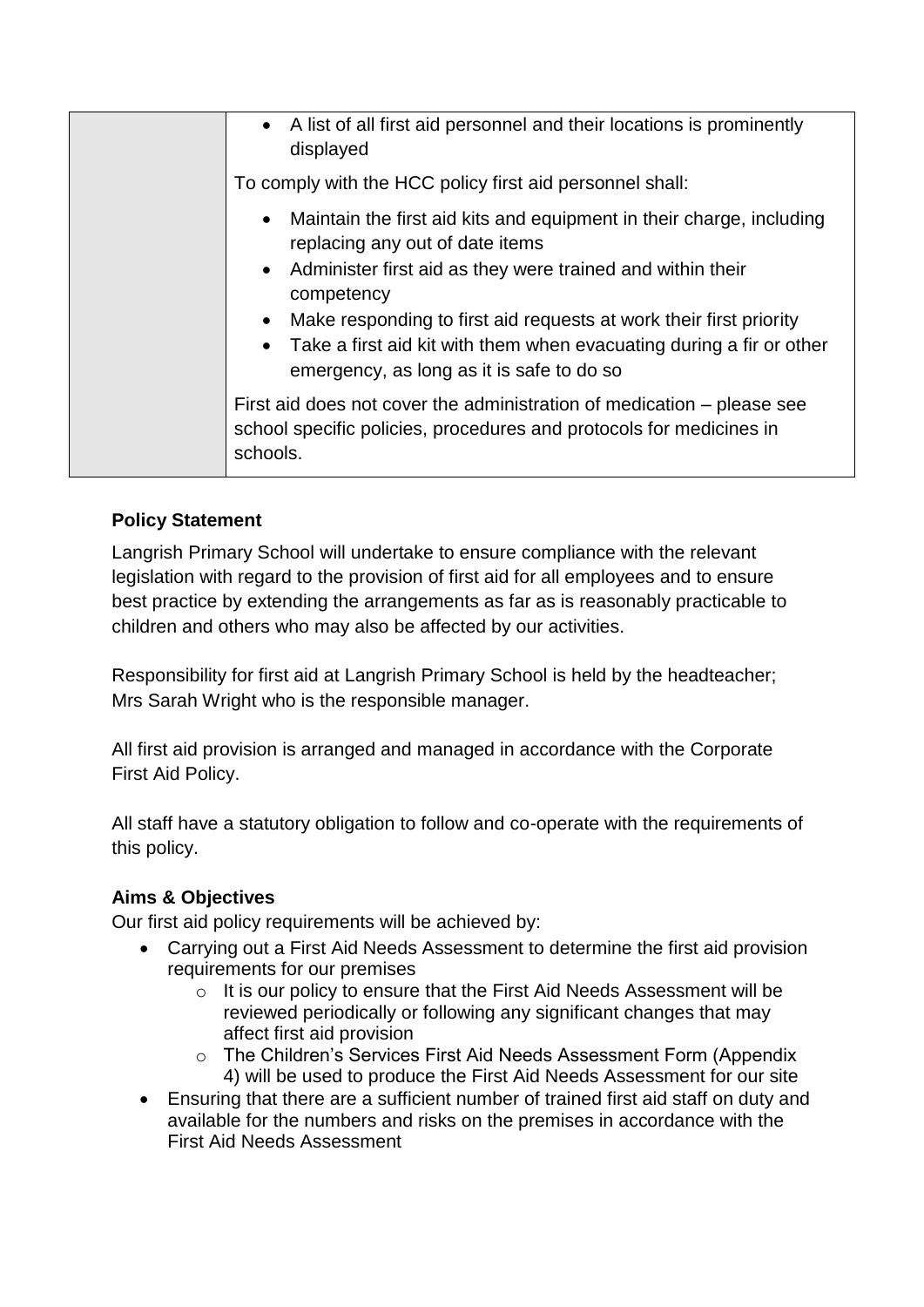- Ensuring that there are suitable and sufficient facilities and equipment available to administer first aid in accordance with the First Aid Needs Assessment
- Ensuring the above provisions are clear and shared with all who may require them

#### **First Aid Training**

The responsible manager will ensure that appropriate numbers of appointed persons, school first aid trained staff, emergency first aiders, qualified first aiders and paediatric first aid trained staff are nominated, as identified by completion of the First Aid Needs Assessment, and that they are adequately trained to meet their statutory duties.

### **Appointed Persons**

At Langrish Primary School there are 2 appointed persons who are as follows:

- Mrs Sarah Wright; Headteacher
- Miss Heather Jones; Deputy Headteacher

Where the first aid needs assessment identifies that qualified first aid staff are not necessary due to the nature/level of risk, the **minimum legal requirement** is to appoint a person (the Appointed Person) to be on site at all times during the working day. Appointed persons are in place to take charge of first aid arrangements including looking after equipment and calling emergency services.

**Note: Appointed Persons are not First Aiders and should not provide first aid for which they have not been trained. However it is good practice to provide appointed persons with some level of first aid training. Such training does not require HSE approval.**

#### **School First Aid Trained Staff**

At Langrish Primary School there are 15 school first aid trained staff who are as follows:

- Gabi Fernee
- Debbie Webber
- Rachel Browning
- Anna Ponting
- Heather Jones
- Sarah Wright
- Harriet Lawry
- Fiona Pruden
- Deborah Fiers
- Monika Slusarczyk
- Shannon Baigent
- Sarah Jones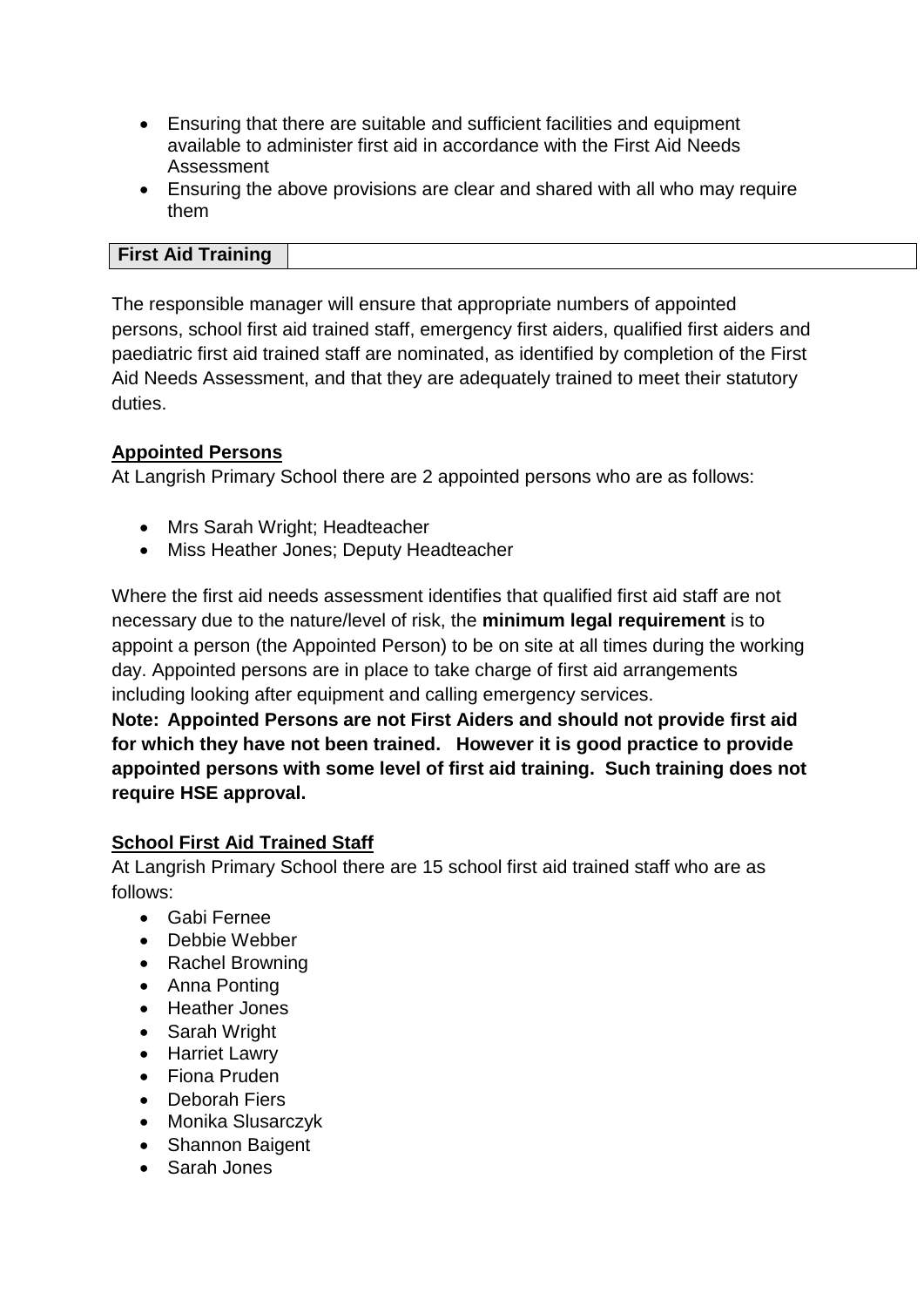- Sarah Rawlings
- Louise Lee
- Russell Hancox

This optional, bespoke training for school staff is available to assist the school in meeting its own duty of care towards its pupils. It is not a substitute for HSEapproved first aid training which qualifies staff to provide first aid to other adults. This training should be provided only where:

- Additional training is considered to be required for appointed persons in order to enhance their role to provide first aid to children; **and/or**
- Other staff, in addition to Emergency/Qualified First Aiders, are also considered to require some level of training in order to provide first aid to children

**Qualified First Aiders** *(Those completing the 3-day first aid course)* At Langrish Primary School there is one qualified first aider:

• Mrs Shannon Baigent

She will be responsible for administering first aid, in accordance with her training, to those that become injured or fall ill whilst at work or on the premises. There may also be other duties and responsibilities which are identified and delegated to the first aider (e.g. first aid kit inspections).

# **Paediatric First Aid Trained Staff**

At Langrish Primary School there are 2 paediatric first aid trained staff who are as follows:

- Chloe Browne
- Harriet Rhodes

These staff are in place to meet the Early Years Foundation Stage (EYFS) statutory obligations for provision of first aid to those children aged 5 years old or younger.

| <b>First Aid Provision</b> |  |
|----------------------------|--|

Our First Aid Needs Assessment has identified the following first aid kit requirements:

- 3 first aid kits on the premises
	- o These first aid kits will be situated at Year R/Office/Hygiene Room
- We have no travel kits for vehicles first aid kits are made up for each specific visit on demand

It is the responsibility of the qualified first aiders to check the contents of all first aid kits every term and record findings on the Children's Services First Aid Kit Checklist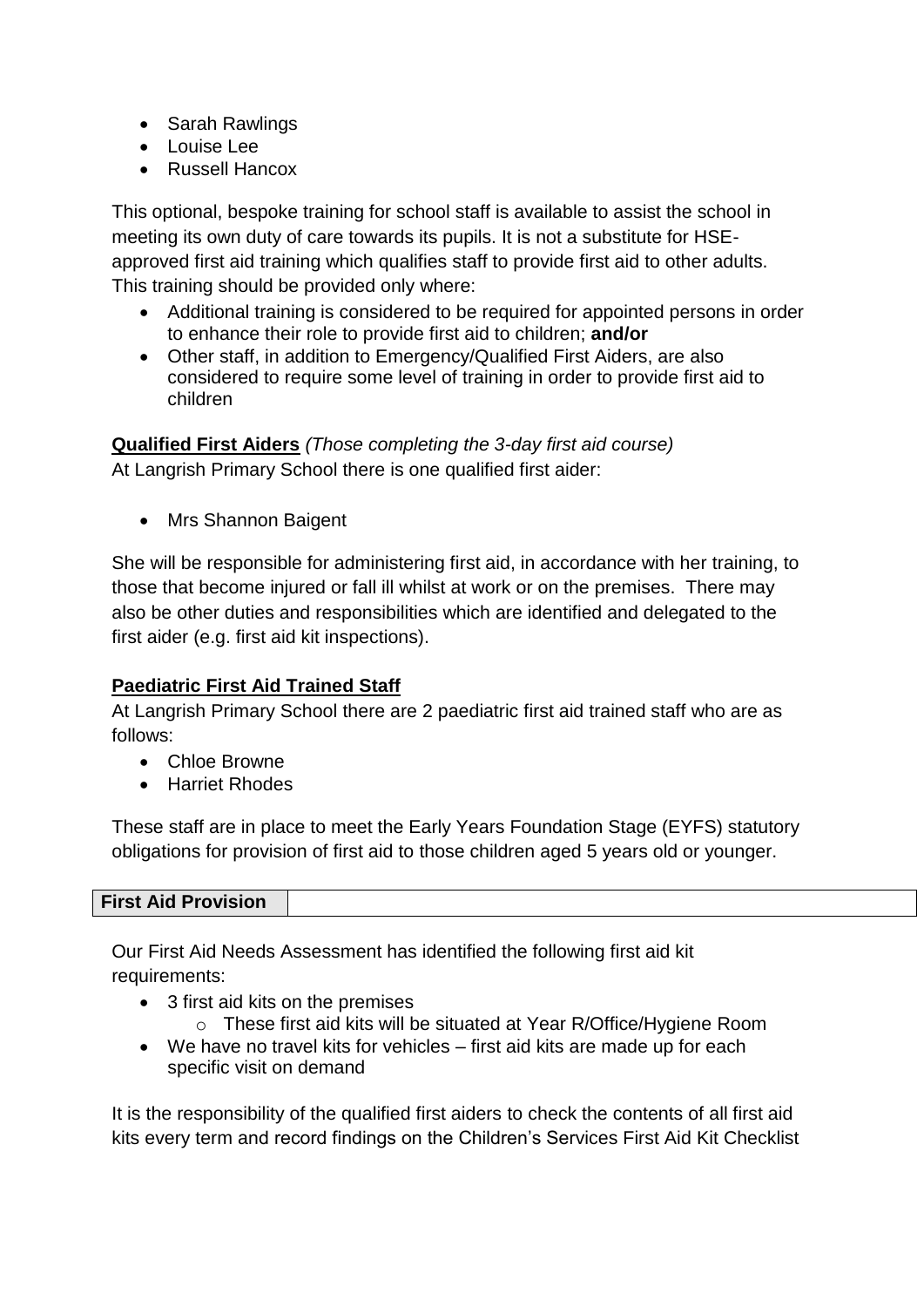Completed checklists are to be stored in the Health and Safety Checklists file in the office.

The contents of first aid kits are listed under the *'required quantity'* column on the checklist itself.

The hygiene room is designated as the first aid room for treatment, sickness and the administering of first aid. The first aid room will have the following facilities:

Bed/running water/first aid kit/chair – telephone accessible in school office

| <b>Emergency</b>    |  |
|---------------------|--|
| <b>Arrangements</b> |  |
|                     |  |

Upon being summoned in the event of an accident, the first aider/appointed person is to take charge of the first aid administration/emergency treatment commensurate with their training. Following their assessment of the injured person, they are to administer appropriate first aid and make a balanced judgement as to whether there is a requirement to call an ambulance.

The first aider/appointed person is to always call an ambulance on the following occasions:

- In the event of a serious injury
- In the event of any significant head injury
- In the event of a period of unconsciousness
- Whenever there is the possibility of a fracture or where this is suspected
- Whenever the first aider is unsure of the severity of the injuries
- Whenever the first aider is unsure of the correct treatment
- In the event of an epipen administration

In the event of an accident involving a child, where appropriate, it is our policy to always notify parents of their child's accident if it:

- is considered to be a serious (or more than minor) injury
- requires first aid treatment
- requires attendance at hospital

Our procedure for notifying parents will be to use all telephone numbers available to contact them and leave a message should the parents not be contactable. In the event that parents can not be contacted and a message has been left, our policy will be to continue to attempt to make contact with the parents every hour. In the interim, we will ensure that the qualified first aider, appointed person or another member of staff remains with the child until the parents can be contacted and arrive (as required).

In the event that the child requires hospital treatment and the parents can not be contacted prior to attendance, the qualified first aider/appointed person/another member of staff will accompany the child to hospital and remain with them until the parents can be contacted and arrive at the hospital.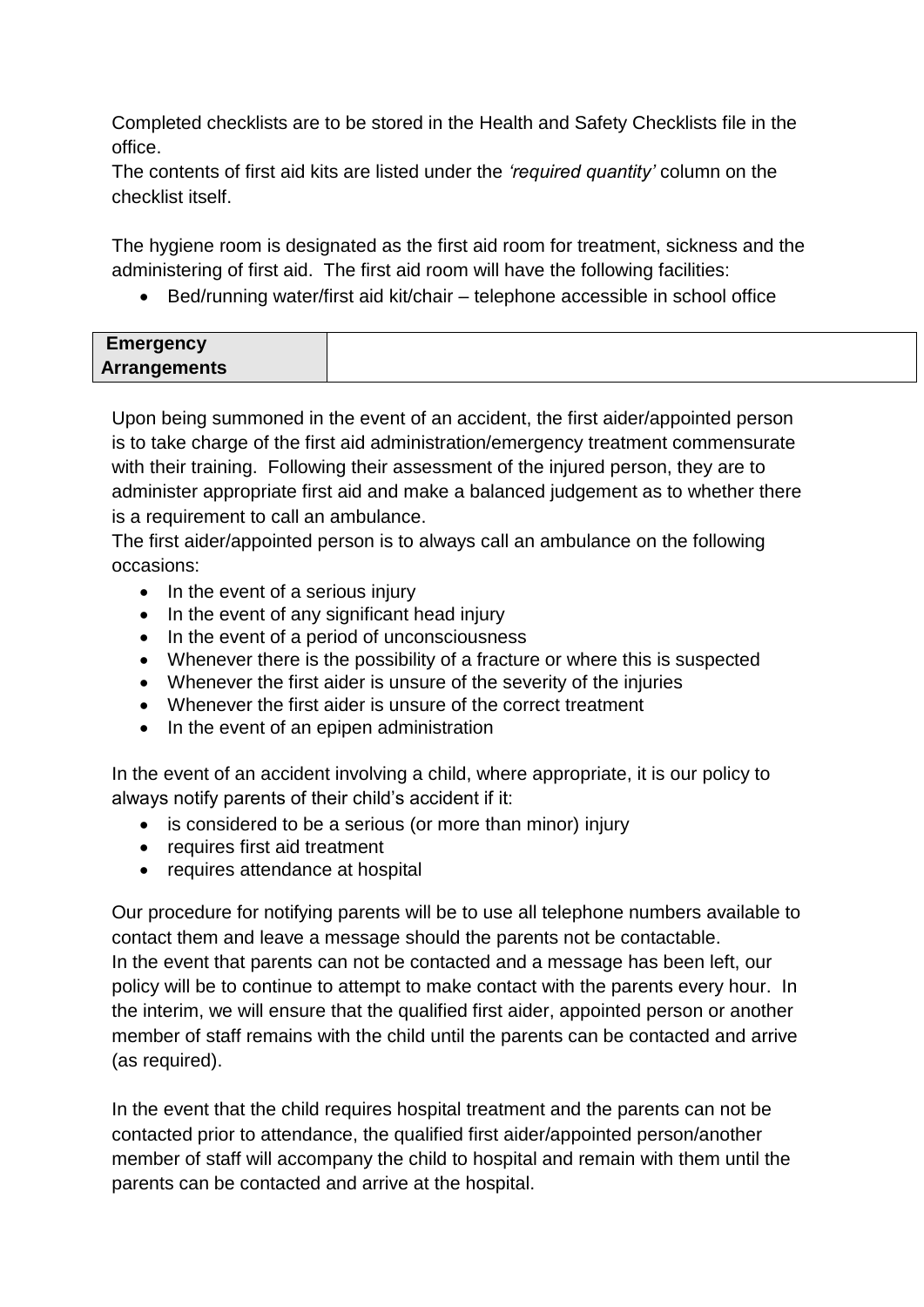| Out of hours and |  |
|------------------|--|
| <b>Trips</b>     |  |

The first- aid arrangements for all school managed and organised after school activities (parents evenings, school fetes, and sports activities) are considered in this policy. On occasions where there may be the need for additional provision the school will carry out a needs assessment for that activity.

Where the school have arrangements to let/hire out buildings to external organisations there need to be arrangements in place to co-ordinate the first-aid arrangements with the hirer. This is managed by Carolyne Graham, Administrative Officer who will ensure that these arrangements are recorded in the lettings/hire agreement.

The first-aid arrangements for school organised trips/visit are included in the visit risk assessment. These are reviewed for each trip/visit and the level of first-aid provision is reviewed to ensure adequate cover is provided for the trip/visit, and that sufficient cover is retained at the school to cover those who stay at school.

## **Records**

All accidents requiring first aid treatment are to be recorded with (at least) the following information:

- Name of injured person
- Name of the qualified/emergency/school/paediatric first aider or appointed person
- Date of the accident
- Type of accident (e.g. bump on head etc)
- Treatment provided and action taken

## **Langrish Primary School First Aid Policy Update: July 2020**

## **In non-residential settings, what should be done if a child, young person or other learner becomes unwell with symptoms of coronavirus (COVID-19) and needs to be cared for until they can return home?**

If anyone in an education, childcare or non-residential children social care setting becomes unwell with a new, continuous cough or a high temperature, or has a loss of, or change in, their normal sense of taste of smell, they must be sent home and advised to follow the [Stay at](https://www.gov.uk/government/publications/covid-19-stay-at-home-guidance/stay-at-home-guidance-for-households-with-possible-coronavirus-covid-19-infection)  [home: guidance for households with possible or confirmed coronavirus \(COVID-19\)](https://www.gov.uk/government/publications/covid-19-stay-at-home-guidance/stay-at-home-guidance-for-households-with-possible-coronavirus-covid-19-infection)  [infection.](https://www.gov.uk/government/publications/covid-19-stay-at-home-guidance/stay-at-home-guidance-for-households-with-possible-coronavirus-covid-19-infection) They should self-isolate for at least 7 days and arrange to have a test to see if they have coronavirus (COVID-19.) Other members of their household must self-isolate for 14 days from when the initial household member first had symptoms.